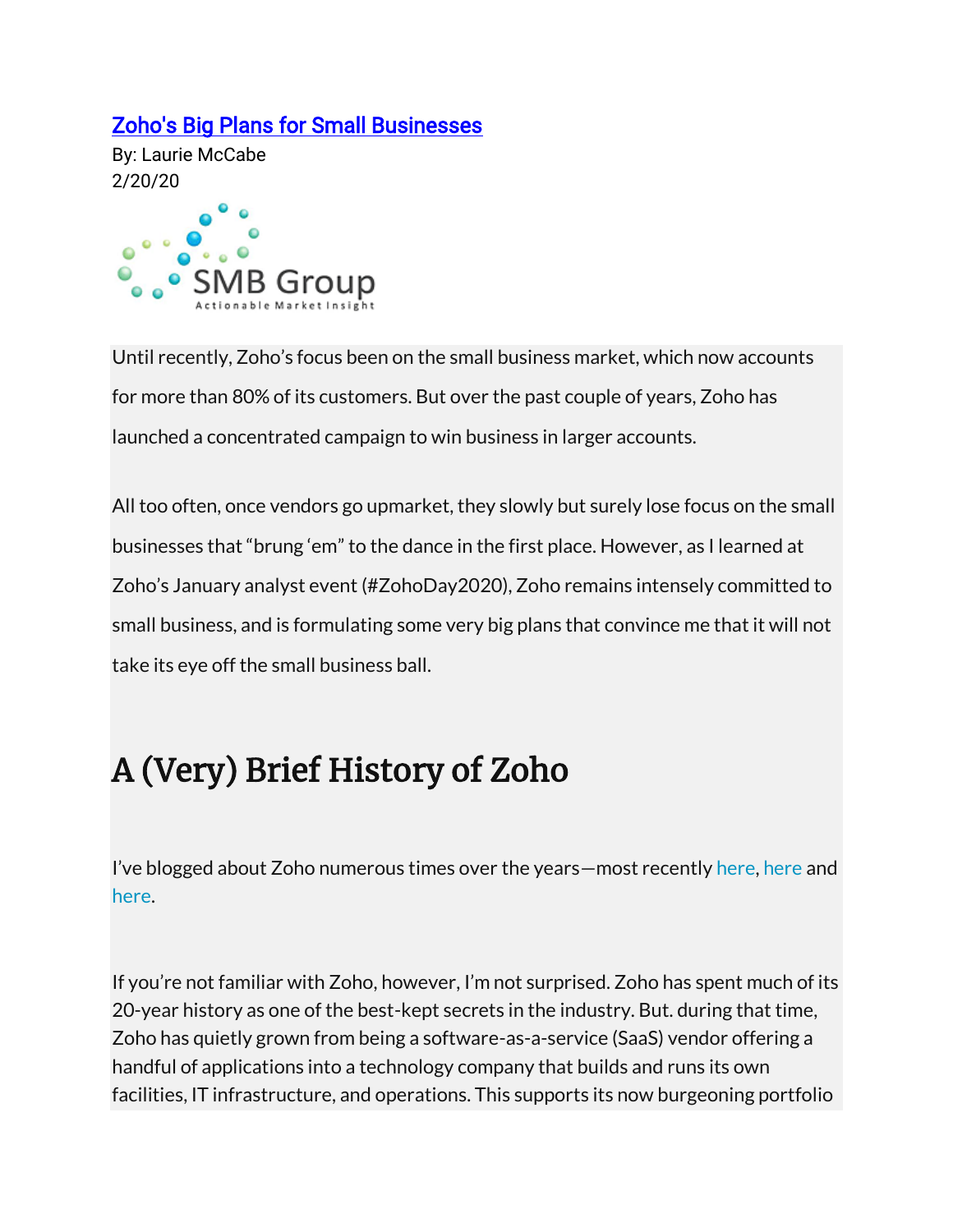of over 45 business applications, three functional area suites, and an all-inclusive Zoho One bundle.

Leveraging a generous freemium model, the privately-held, bootstrapped company now serves more than 50 million users in 180 countries. With pricing that can be exponentially less expensive than that of its competitors, Zoho has also grown the number of paying businesses to 435,000.

[Zoho One](https://www.zoho.com/one/) has been a particularly attractive offering, ramping up to serve over 24, 000 customers in 160 countries in just two years. Zoho One bundles Zoho's 45 business apps into an entire "operating system" for businesses. It provides a full slate of integrated personal productivity, collaboration, business apps in one place, for \$30 per user per month.

As the company has grown, it has increasingly caught the attention of individuals in large accounts, who started to use individual Zoho apps and bundles under the radar of IT departments and gradually made its way into departmental use. Now, midmarket and even some large companies are also adopting Zoho One.

## Doubling Down on Small Business

Thankfully, Zoho's move into larger accounts doesn't mean that it will abandon small businesses. In fact, according to my 1-1 meeting with Raju Vesgesna, Zoho's Chief Evangelist, Zoho has some big plans in the small business space.

Raju reiterated Zoho's commitment to providing a robust freemium model, which is an absolute must for many cash-strapped, bootstrapped businesses that are just getting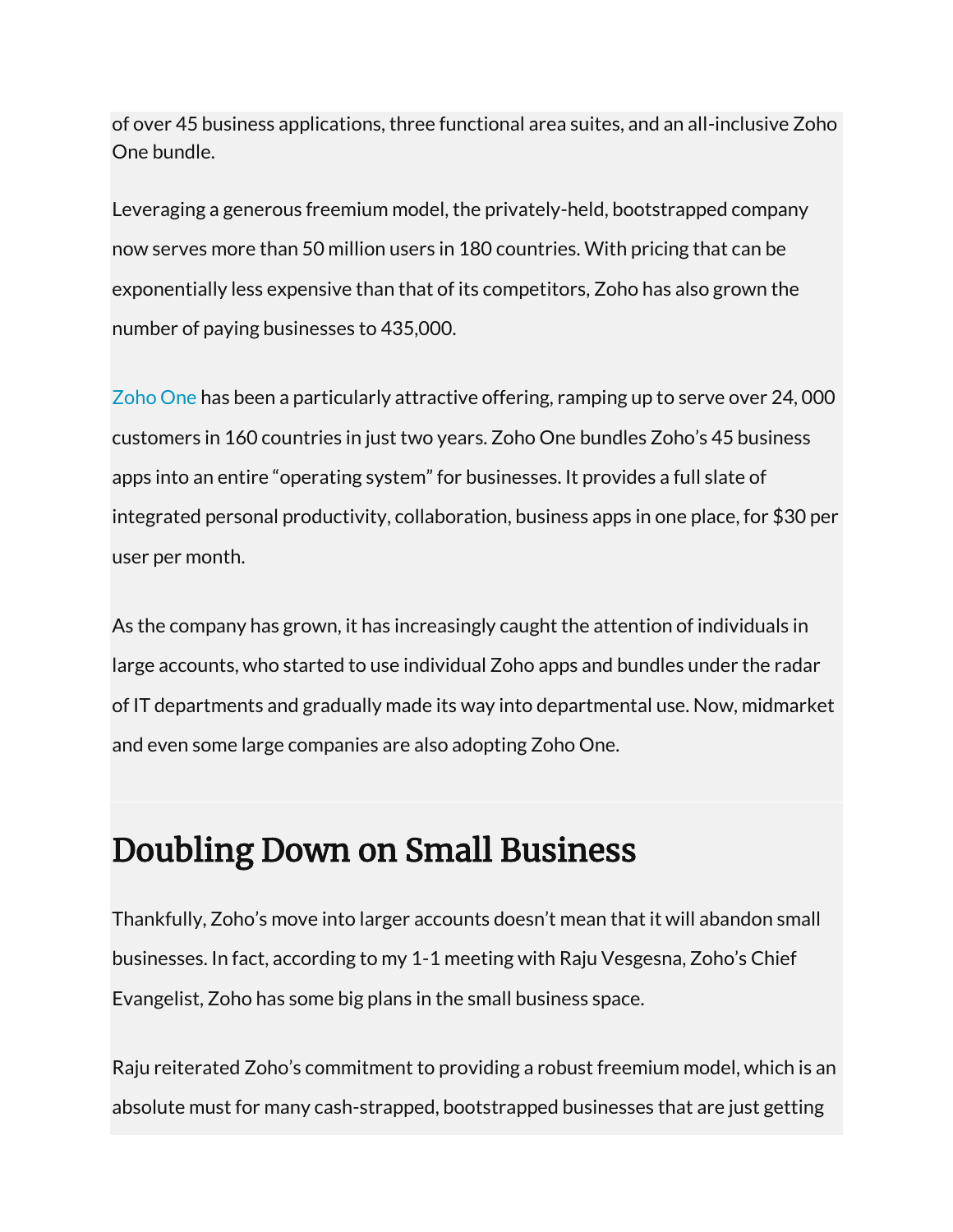off the ground. Zoho One, which is now Zoho's flagship offering, is priced right for small businesses, enabling them to reap the automation, integration and intelligence benefits of much more expensive suites.

About a year ago, Zoho also introduced a free concierge service to provide customers with guidance and set up assistance—a big plus to help small businesses avoid common pitfalls and get off on the right foot.

But Zoho isn't stopping there. As Raju explained, the company has several initiatives in the works to expand its commitment to small companies. These include:

- **Extend its Concierge service to include in-app guidance.** Zoho will use its own extensive Zia AI and machine learning capabilities to provide customers with ongoing direction and support to help them maximize the value of Zoho in their organizations.
- **Develop bite-size, one-minute videos to help customers learn how to do more with Zoho in a fast, easy, digestible way. For** example, videos will show customers how to customize an invoice, change their logo in Zoho Checkout, invite a customer to the client portal in Zoho Books, and more.
- **Create a "hyper-local" on-the-ground, physical presence.** Along the lines of Apple Stores, Zoho wants to establish retail locations where small business people can go to learn about Zoho, and get help and answers to optimize their use of Zoho solutions. Specifics are still in the works—but Zoho is likely to partner with complimentary vendor(s) to share space.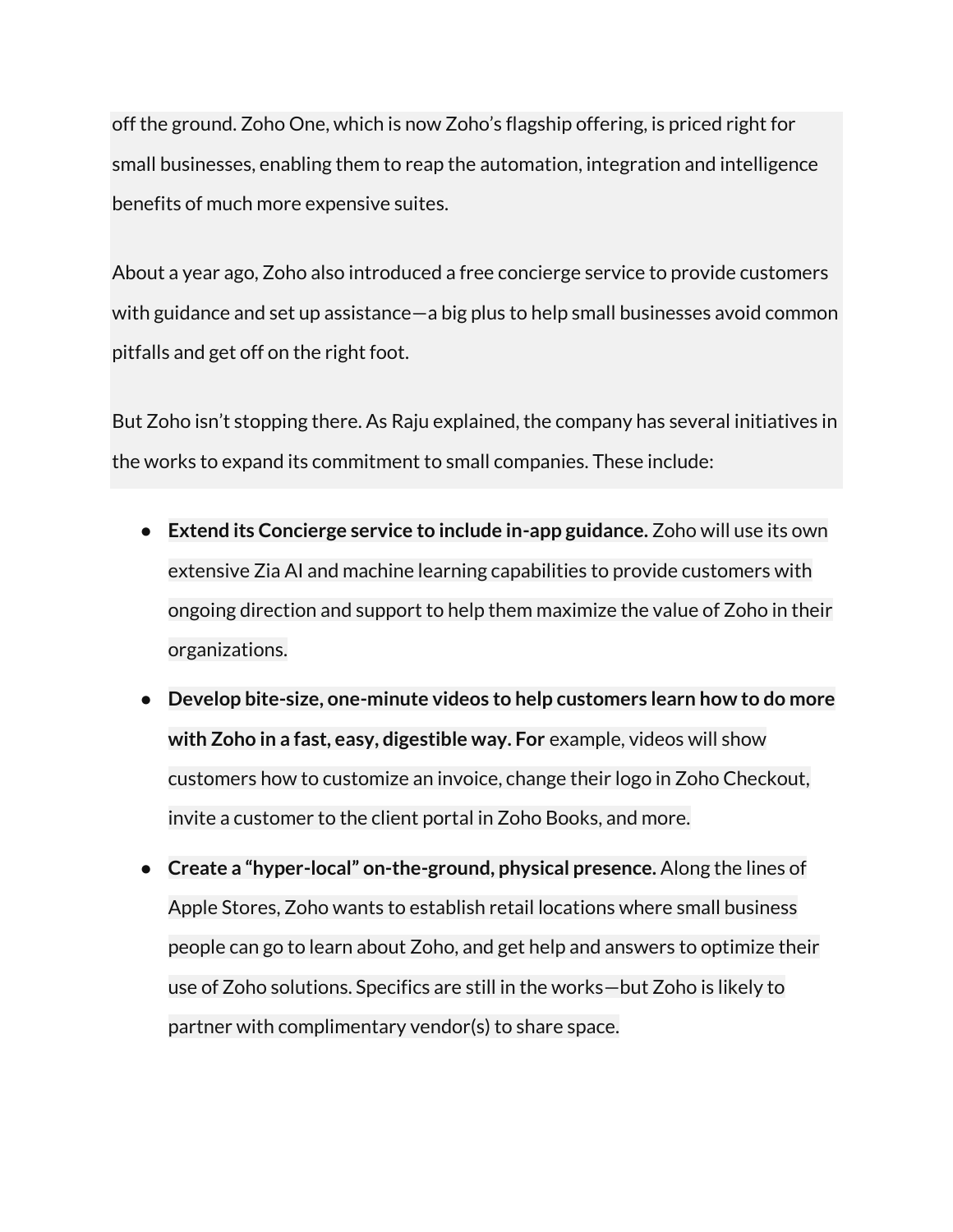- **Provide "recipes" to help users automate different tasks and functions more quickly and easily.** For instance, Zoho runs seminars and webinars such as "how to market your business," "building your sales pipeline," and "how to streamline hiring and HR management."
- **Further streamline the onboarding process to guide small businesses to the best combination of applications for their specific needs.** With 45 applications, it can be tough for small businesses to figure out where to start and what to start with. Zoho will use its own Orchestly workflow solution (which is also an application in Zoho One) to provide help customers tailor their Zoho experience to their unique requirements.

## Perspective

I'm always wary when vendors that have made good strides in the small business market trumpet their intentions to move upmarket. They lure of bigger and bigger contracts makes it easy for these vendors to invest most of their time and energy into catering to the needs of very large accounts—and the needs of small business customers fall by the wayside. By the time the vendor realizes that they've lost touch with small businesses and tries to get back in, it's often too late, as other vendors have jumped in to take their place.

Will Zoho succumb to the same temptation? By all appearances, Zoho is beefing up its plans and investments to better serve and grow its small business customer base—and I'm confident that Zoho small businesses will continue to be a top priority for it for the foreseeable future.